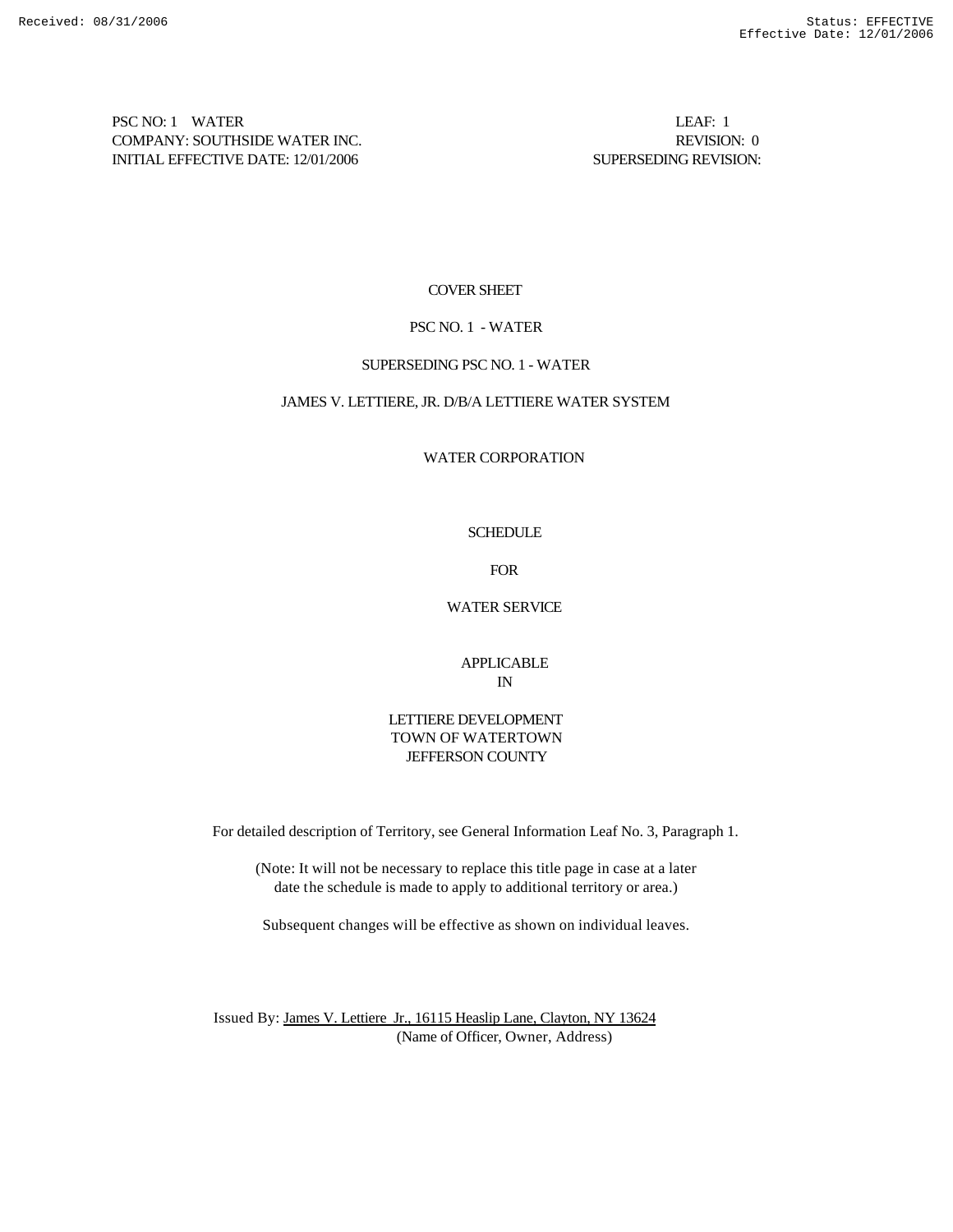PSC NO: 1 WATER LEAF: 2 COMPANY: SOUTHSIDE WATER INC. REVISION: 0 INITIAL EFFECTIVE DATE: 12/01/06 SUPERSEDING REVISION:

## **TABLE OF CONTENTS**

| <b>GENERAL INFORMATION</b> |                                                                | <b>LEAF NO.</b> |
|----------------------------|----------------------------------------------------------------|-----------------|
| 1.                         | Territory                                                      | 3               |
| 2.                         | <b>Application for Water Service</b>                           | 3               |
| 3.                         | Deposits - Security                                            | 3               |
| 4.                         | Deposits - Interest                                            | 4               |
| 5.                         | Deposits - Return                                              | 4               |
| 6.                         | Deposits - Other                                               | 4               |
| 7.                         | <b>General Rules</b>                                           | $5 - 6$         |
| 8.                         | Metered Service                                                | $6 - 7$         |
| 9.                         | <b>Unmetered Service</b>                                       | 7               |
|                            | 10. Extension of Mains                                         | 7               |
|                            | 11. Discontinuance of Service - Non-payment                    | $7 - 8$         |
|                            | 12. Discontinuance of Service - Other                          | $8 - 9$         |
|                            | 13. Discontinuance of Residential Service - Special Procedures | 9               |
|                            | 14. Deferred Payment Agreements                                | 9               |
|                            | 15. Complaint Handling Procedures                              | 10              |
| 11                         | 16. Restoration of Service                                     | $10 -$          |
|                            | 17. Interest on Customer Overpayments                          | 11              |
|                            | 18. Regulation                                                 | 11              |
|                            | <b>RATES</b><br>Service Classification No. 1                   | 12              |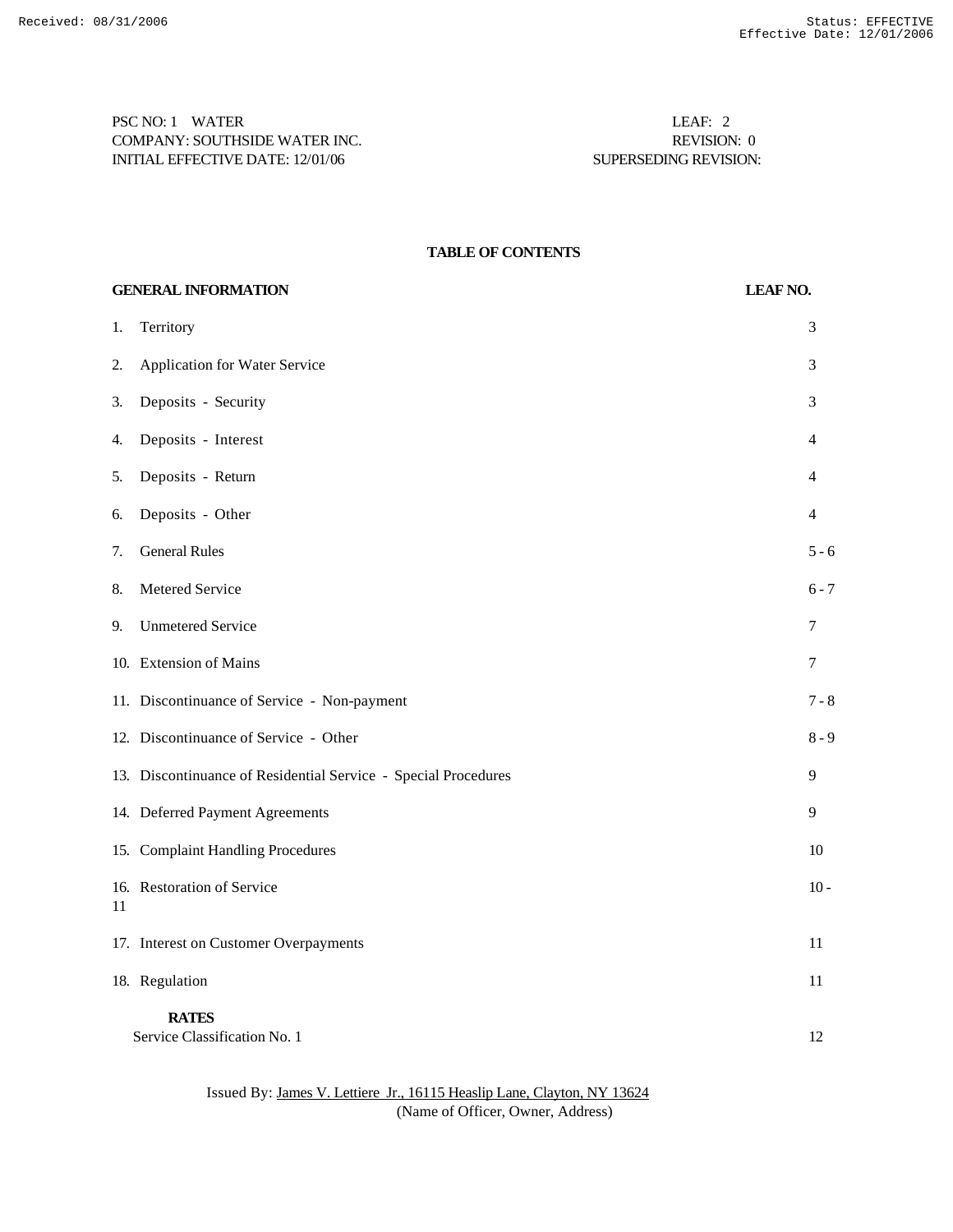PSC NO: 1 WATER LEAF: 3 COMPANY: SOUTHSIDE WATER INC. REVISION: 0 INITIAL EFFECTIVE DATE: 12/01/2006 SUPERSEDING REVISION:

## **GENERAL INFORMATION**

1. Territory (County, Town, Development, Streets, etc.)

 LETTIERE DEVELOPMENT TOWN OF WATERTOWN JEFFERSON COUNTY

- 2. Application for Water Service
	- A. Written application for service may be required.
	- B. A separate application may be required for each premises.
	- C. Premises may be subject to inspection by the company.
- D. Applications need not be accepted from customers with charges due on any water accounts with the company. The company must accept an application if the customer enters into a deferred payment agreement.
- E. Service pipe installations are subject to company approval.
- 3. Deposits Security
- A. As a condition of receiving service, the company may require a deposit from customers that are delinquent (having a bill remaining unpaid 23 days from the date mailed), seasonal, short term or temporary or who have had service terminated for non-payment during the preceding 6 months. In addition, a deposit may also be required from a non-residential customer whose credit has not been established with the company. A delinquent customer shall be provided with a written notice 20 days before the deposit is assessed which states that failure to make timely payments will permit the company to require a deposit from such customer.
- B. Deposits from applicants and customers may not exceed two times the estimated average monthly bill for a calendar year, except in the case of customers whose usage varies widely where deposits may not exceed twice the average monthly bill for the peak season.
- C. The company shall perform an annual review of the billing history of every customer who has a deposit with the company to assure that a deposit is still required under (3A) above and that the amount of the deposit conforms with (3B) above. The company reserves the right to review the deposit at any time. If a review shows that the deposit held falls short of the amount the company may require by 25 percent or more, the company may require the payment of an additional amount. If a review shows that the deposit held exceeds the amount required by 25 percent or more, the company shall refund the excess to the customer. The customer may request a downward revision of the deposit.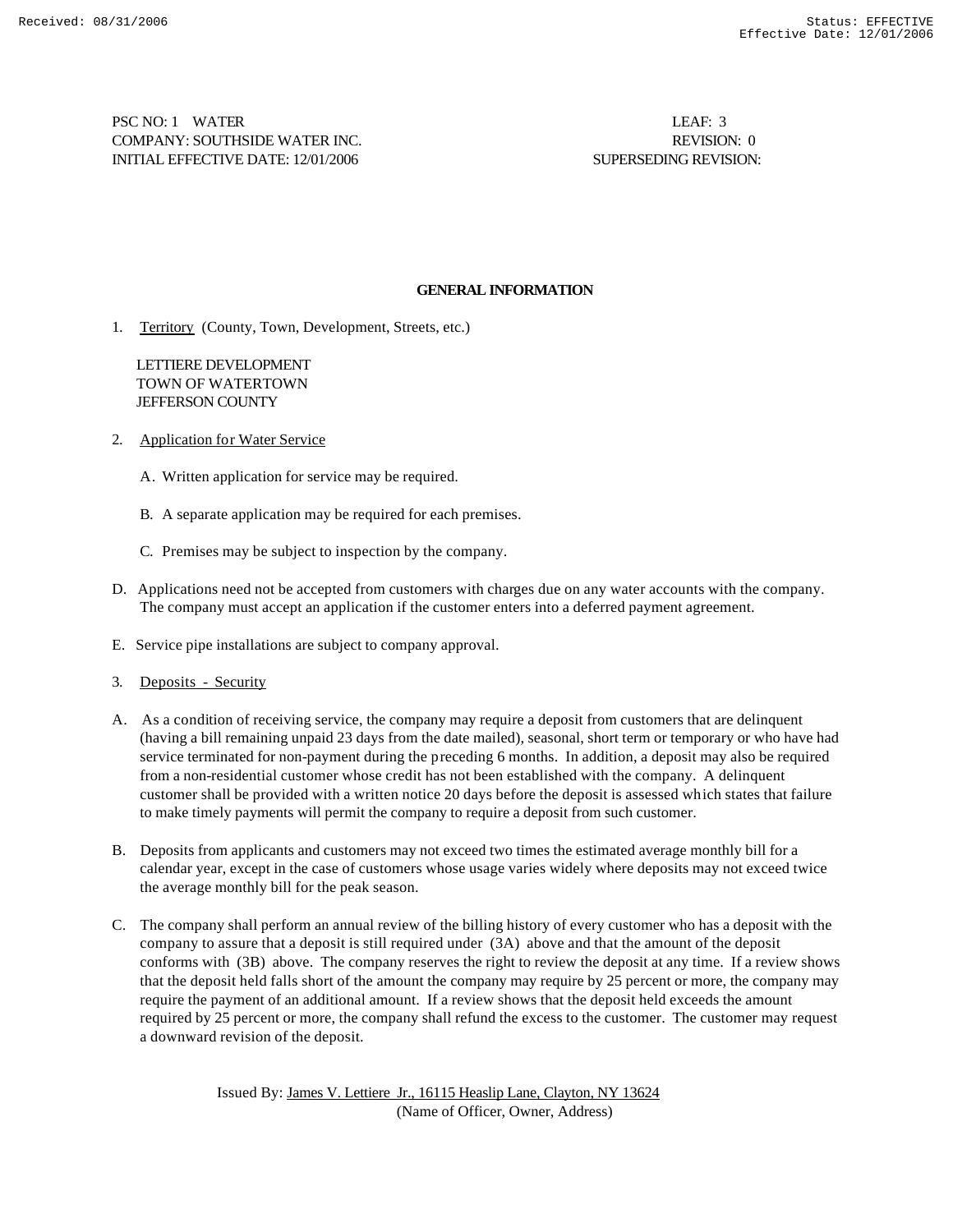PSC NO: 1 WATER LEAF: 4 COMPANY: SOUTHSIDE WATER INC. REVISION: 0 INITIAL EFFECTIVE DATE: 12/01/2006 SUPERSEDING REVISION:

### **GENERAL INFORMATION**

## 4. Deposits - Interest

Every deposit shall earn simple interest at the rate per annum prescribed by the Public Service Commission. The interest must be paid to customers when the deposit is returned. If the deposit has been held for 12 consecutive months or more, the interest must be credited to the customer no later than the first bill rendered after the next succeeding first day of October and at the end of each succeeding 12 month period.

## 5. Deposits - Return

- A. The company shall return to a customer a deposit or portion of a deposit and all interest thereon no more than 30 days after:
	- (1) the day the account is closed and all bills are paid; or
	- (2) the date of the first bill for service rendered after a 12 month period during which time the customer was not delinquent, provided there is no other basis for the company to request a deposit; or
	- (3) a review of the deposit shows that a reduction of the deposit is warranted.
- B. A deposit or portion of a deposit plus interest thereon that is subject to return may be credited to the customer's account in the amount of any outstanding charges. If any balance remains, a refund check shall be issued.
- 6. Deposits Other
- A. In the event that the applicant desires service for a trailer or other non-permanent structure, he shall deposit with the company all costs of the connection of such service. Said deposit shall bear simple interest as required above and shall be refunded at the end of 10 years, or sooner in the event that a permanent structure for such service connection is completed.
- B. The company may also require deposits from customers to guarantee future payments as set forth in lawn sprinkler, main extension, or other forms of contracts which are in a form approved by the Public Service Commission. The interest rates for these deposits will be the same as the interest rates for security deposits and such interest will be credited to the customer as prescribed by Commission rules.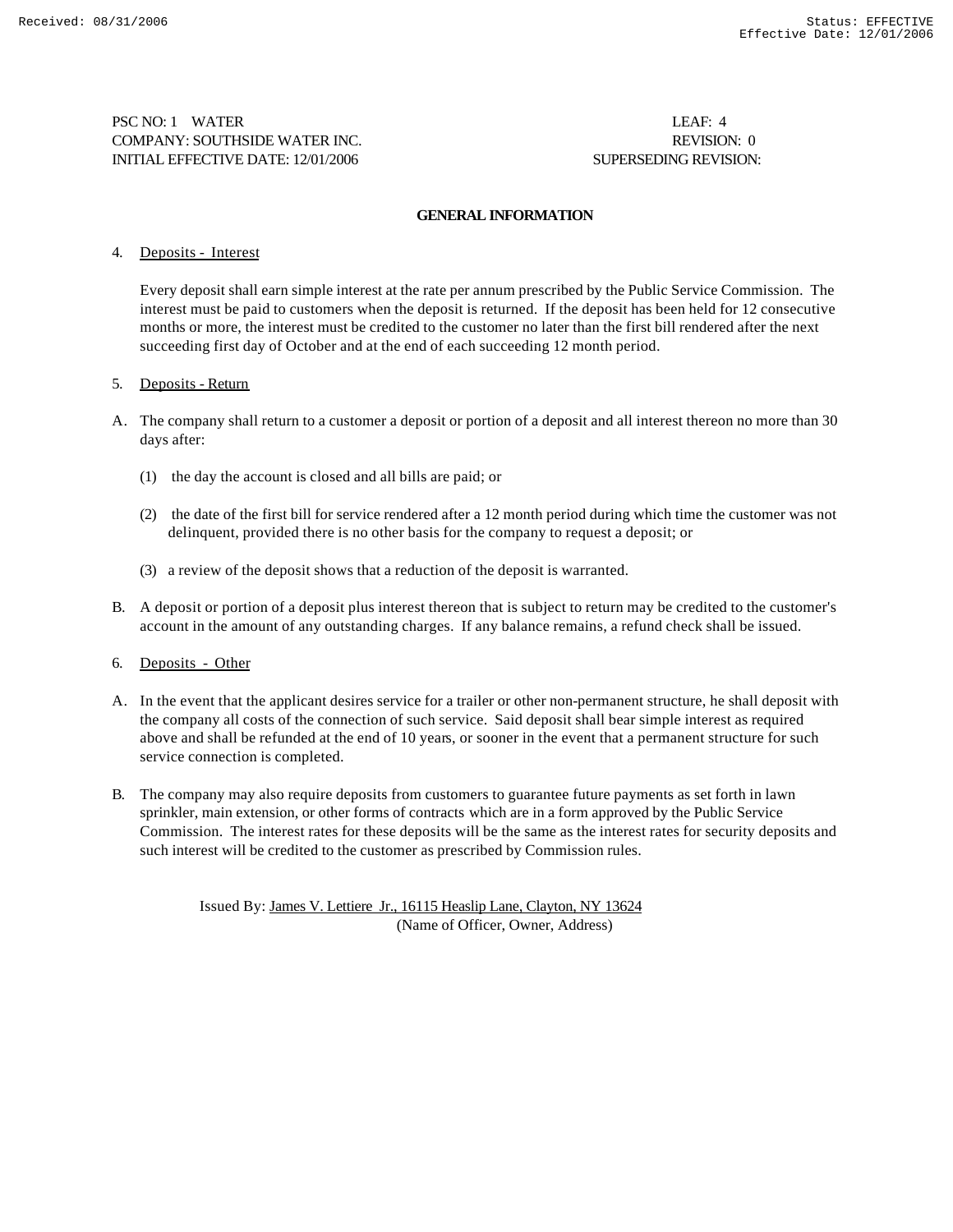PSC NO: 1 WATER LEAF: 5 COMPANY: SOUTHSIDE WATER INC. REVISION: 0 INITIAL EFFECTIVE DATE: 12/01/2006 SUPERSEDING REVISION:

## **GENERAL INFORMATION**

## 7. General Rules

- A. Customers must provide 10 days' written notice prior to the date on which termination of service is requested or prior to a change of occupancy, until which date the customer will be responsible for payment of service.
- B. Fire hydrants shall not be used without the written permission of the company or unless in conformance with filed fire protection tariff provisions.
- C. The company will not be liable for damage resulting from the presence of its facilities, supply, or use of water service, except damage resulting from gross negligence of the company.
- D. The company may shut off water in its mains to make repairs and extensions. Where possible, proper advance notice will be made to customers affected.
- E. The use of water for sprinkling, swimming pools, or other less essential uses may be restricted or prohibited where such use may unreasonably reduce the adequacy of service for other domestic purposes.
- F. There must be a separate service for each premises.
- G. Installation of service pipes and mains will not normally be made when the ground is frozen.
- H. The customer is responsible for service pipes and plumbing within the property line. Any plumbing work done on the customer's service pipe is subject to approval by the company. No underground work shall be covered up until it has been inspected and approved by the company.
- I. All leaks on customer premises or the customer portion of the service pipe must be repaired as soon as possible.
- J. All mains, services (up to the property line) and other water system facilities will be maintained and replaced by the company.
- K. The company will supply water in the distribution system at pressures between 20 and 100 pounds per square inch (psi) and will strive, where practicable, to maintain a normal working pressure of 60 psi with a minimum of 35 psi. If the company makes changes to its system which cause the pressure to increase to over 100 psi to existing customers, the company will be responsible for the first installation of the necessary equipment in the customer's premises. From that point on the equipment will be considered part of the customer's internal plumbing and the customer will be responsible for its maintenance or replacement. If a water pressure reducing valve, in the customer's or applicant's opinion, is necessary or desired to safeguard the plumbing, it is the customer's or applicant's responsibility to purchase, install and maintain this equipment. Where a pressure reducing valve is used it is also advisable to install a suitable pressure relief valve. All installations will comply with the local building codes and standards and are considered a part of the customer's internal plumbing.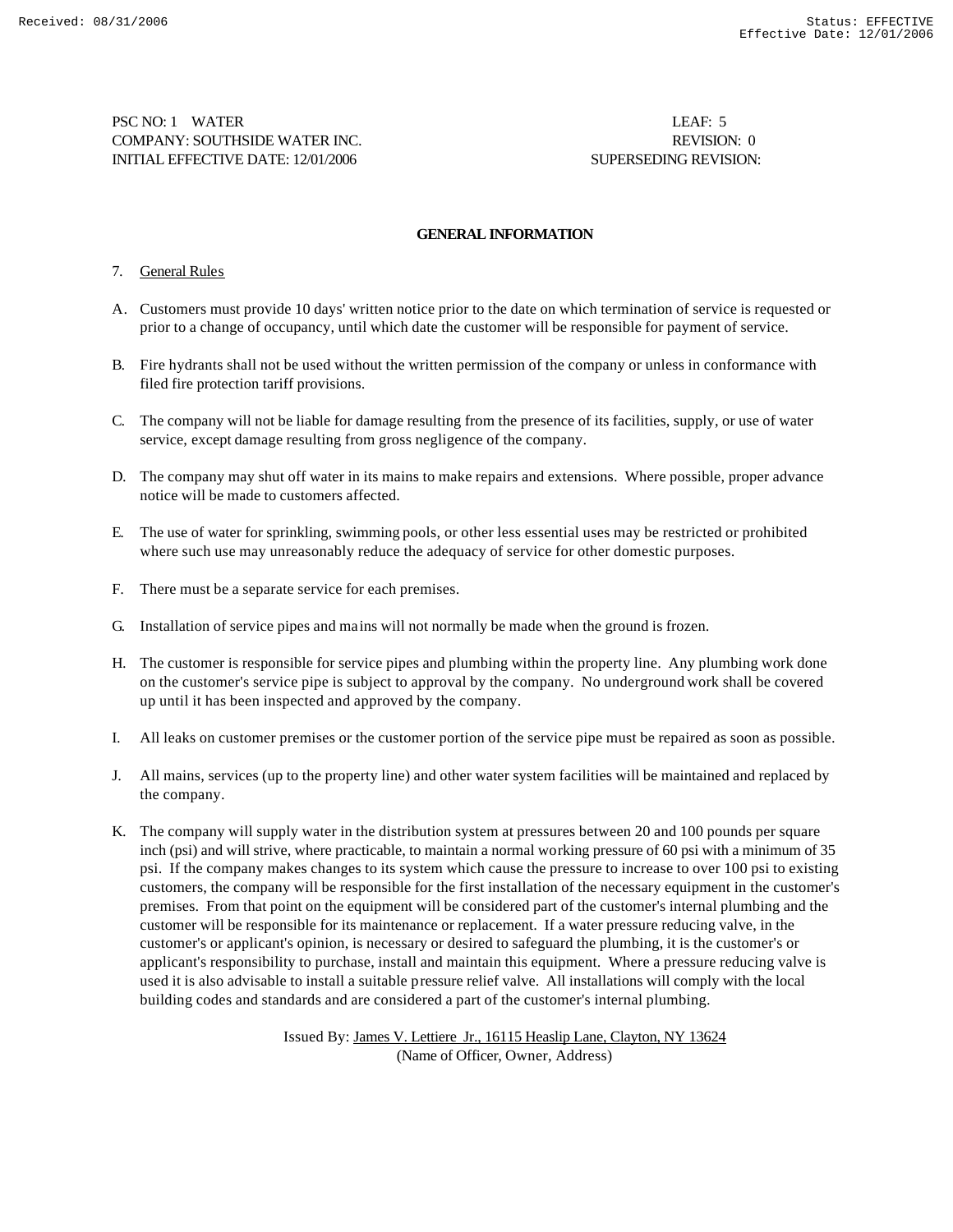PSC NO: 1 WATER LEAF: 6 COMPANY: SOUTHSIDE WATER INC. REVISION: 0 INITIAL EFFECTIVE DATE: 12/01/2006 SUPERSEDING REVISION:

## **GENERAL INFORMATION**

- L. Where an applicant is seeking service at an elevation or gradient which could not otherwise be adequately serviced by existing plant, the company will require that the applicant bear the additional cost of providing such extraordinary service, or in the alternative, require the applicant to purchase, install and maintain the necessary special equipment, such as a hydro-pneumatic system, needed to serve the premises. The installation of a hydro-pneumatic system as part of the customer's internal plumbing may be subject to approval of the Health Department and should comply with local building codes and standards.
- M. Cross connections to water sources other than the company's or with other facilities are strictly prohibited. Customers must, at their expense, install and maintain such backflow prevention devices as may be required by the company in accordance with good water works practice or applicable laws or regulations.
- N. Customers must permit company representatives to enter their premises on reasonable request for purposes relating to the operation and maintenance of the company's system, including inspection of the customer's and the company's facilities, installation, reading, testing, replacement and removal of meters, and terminating and restoring service.
- O. No person shall maliciously, willfully or negligently break, damage, destroy, uncover, deface, block access to or tamper with any pipe, valve, meter, structure, appurtenance or equipment which is a part of the water works system.
- 8. Metered Service (if applicable and provided for in Service Class No. 1 or Nos.  $\Box$ )
- A. A meter of a type approved by the Commission is required for each premises.
- B. The company will furnish, install, and maintain the meter. Unless the meter register is set at zero, the company shall attach a tag with the date and meter dial reading at the time of installation.
- C. The customer will provide a location for the meter acceptable to the company and will be responsible for the cost of repairing damage resulting from human interference, frost, backflow of hot water, or other such causes.
- D. Where the company agrees it is necessary to set a meter outside the building, it shall be installed at the expense of the customer in a pit acceptable to the company which is both water-tight and frostproof. The cover of the pit shall be fastened with a convenient locking device. Where the distance from the property line to the front wall of the building is greater than 75 feet, the company may require that the meter be set in a pit at or near the property line. If the pit is to be installed on property not owned or controlled by the customer, written consent of the owner of the property shall be obtained prior to the installation.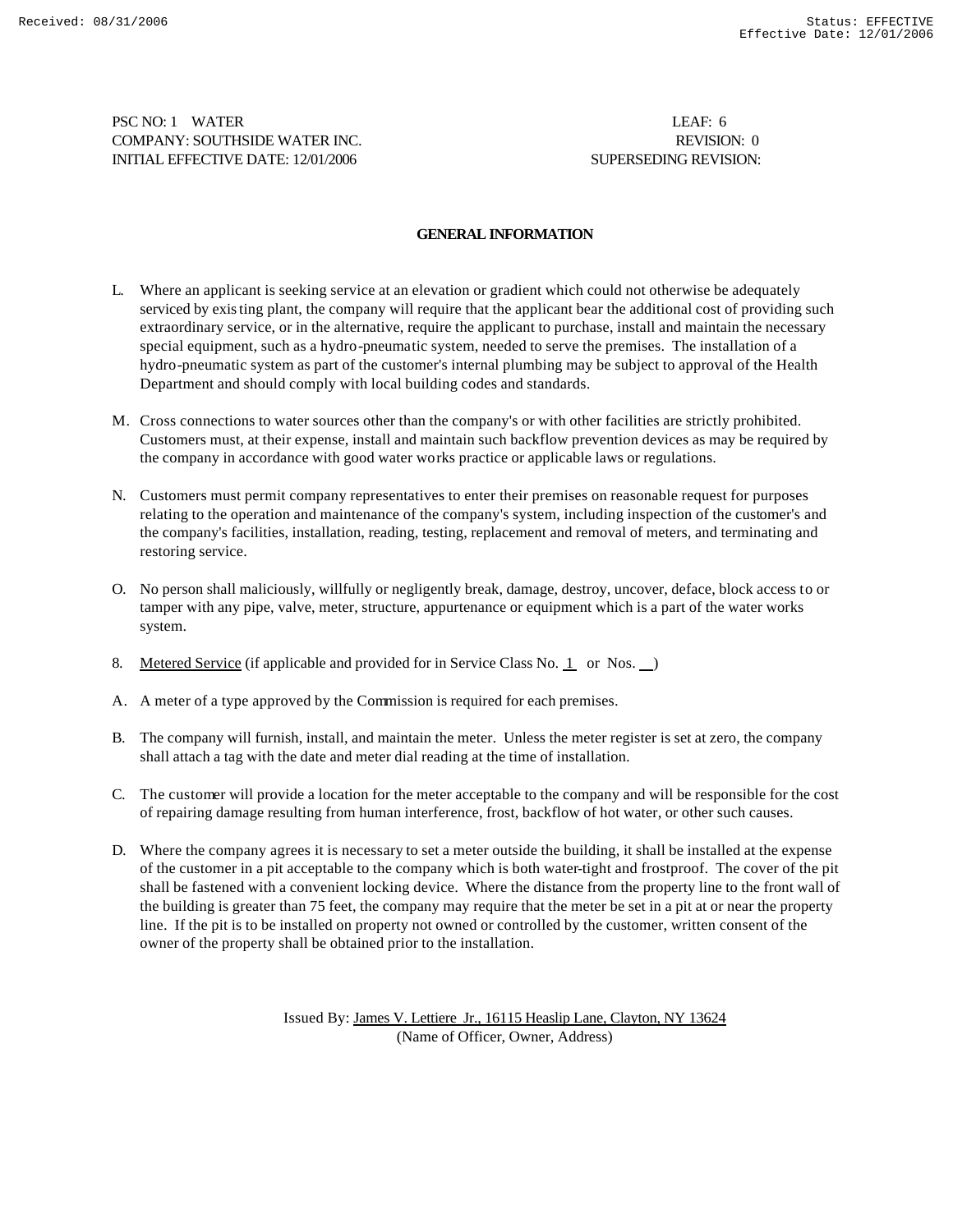PSC NO: 1 WATER LEAF: 7 COMPANY: SOUTHSIDE WATER INC. REVISION: 0 INITIAL EFFECTIVE DATE: 12/01/2006 SUPERSEDING REVISION:

### **GENERAL INFORMATION**

- E. The company reserves the right to remove, test, and replace the meter.
- F. The company shall afford the customer an opportunity to verify the final reading of any water meter removed from the premises and obtain the customer's signature on a meter removal card which shows the date removed and the reading.
- G. Meters will be tested in conformance with rules of the Public Service Commission. In the case of a disputed account involving the accuracy of the meter, the company will have the meter tested upon the request of the customer. Should the customer request to have a second meter test within 1 year, the customer will be responsible for the actual cost incurred to have the meter tested including the cost to remove the meter, payable in advance to the company. This fee will be refunded if the meter's final weighted average is found to register in excess of 100 percent. Adjustments in bills for over-registration of the meter will be made in accordance with the current rules of the Public Service Commission.
- H. Bills will show meter readings and the dates read.
- I. Bills will be reasonably estimated where a meter has been inaccessible and will be so indicated on the bill.
- J. Where a meter has ceased to register or its percentage of accuracy cannot be determined, an estimated bill for the current period may be rendered. For all other periods the bill shall be the minimum applicable charge.
- 9. Unmetered Service (if applicable and provided for in Service Class No. \_ or Nos. )

All applicable provisions of this tariff shall apply.

#### 10. Extension of Mains

Mains will be extended in conformance with Commission Rules and Regulations found in 16 NYCRR, Part 501.

11. Discontinuance of Service - Non-Payment

 Service may be discontinued under the following provisions: for non-payment of any amount due for water supplied, for failure to make any payment due under a deferred payment agreement or for meter repairs (see Section 8C), for failure to post a required deposit or for failure to pay any fee or charge accruing under the contract or tariff.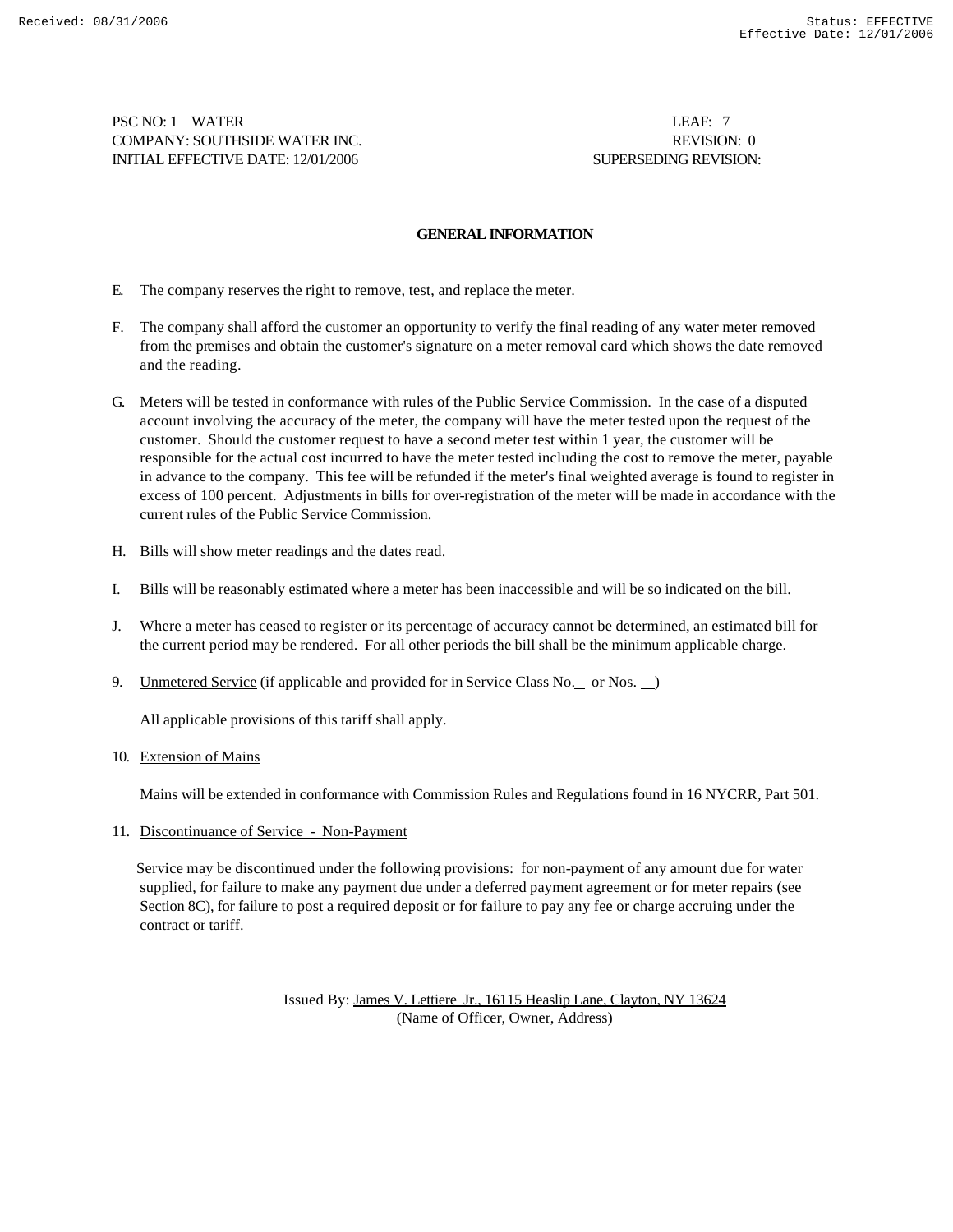PSC NO: 1 WATER LEAF: 8 COMPANY: SOUTHSIDE WATER INC. REVISION: 0 INITIAL EFFECTIVE DATE: 12/01/2006 SUPERSEDING REVISION:

## **GENERAL INFORMATION**

- A. A bill not paid within 23 days of mailing is considered delinquent, and the company may discontinue service after complying with 16 NYCRR, Part 533 which requires: (1) 15 days written notice if served personally, or (2) 15 days after a registered letter containing such notice has been signed or refused, or (3) 18 days after mailing written notice in a post-paid wrapper. Service will not be re-established until payment of all proper arrears, charges and deposits is made or a deferred payment agreement is entered into. Receipt of a subsequently dishonored negotiable instrument in response to a notice of discontinuance shall not constitute payment of the customer's account and the company shall not be required to issue additional notice prior to discontinuance. There will be a charge for processing all returned checks equal to the bank charge plus a handling fee of \$5.00 (not to exceed the maximum allowed by section 5-328 of General Obligations Law).
- B. The company will not discontinue service to residential premises for non-payment of bills on a Friday, Saturday, Sunday, public holiday (as defined in General Construction Law), or on a day on which the utility's main office is closed. Discontinuance can only take place from Monday to Thursday between the hours of 8 a.m. and 4 p.m.
- C. The company will not discontinue service for non-payment of bills to any person or entity receiving public assistance if the payment for such service is to be paid directly by the Department of Social Services or by the local Social Services representatives.
- 12. Discontinuance of Service Other
- A. Service rendered under any application, contract or agreement may be discontinued by the company after reasonable notice for any of the following reasons:
	- (1) For willful or indifferent waste of water due to any cause or for non-authorized use of water.
	- (2) For failure to protect from damage the meter and connection, or for failure to protect and maintain the service pipe or fixtures on the property of the customer in a condition satisfactory to the company.
	- (3) For tampering with any meter, connections, service pipe, curb cock, seal or any other appliance of the company controlling or regulating the customer's water supply.
	- (4) For failure to provide the company's employees reasonable access to the premises supplied, or for obstructing the way of ingress to the meter or any other appliances controlling or regulating the customer's water supply.
	- (5) In case of vacancy of the premises.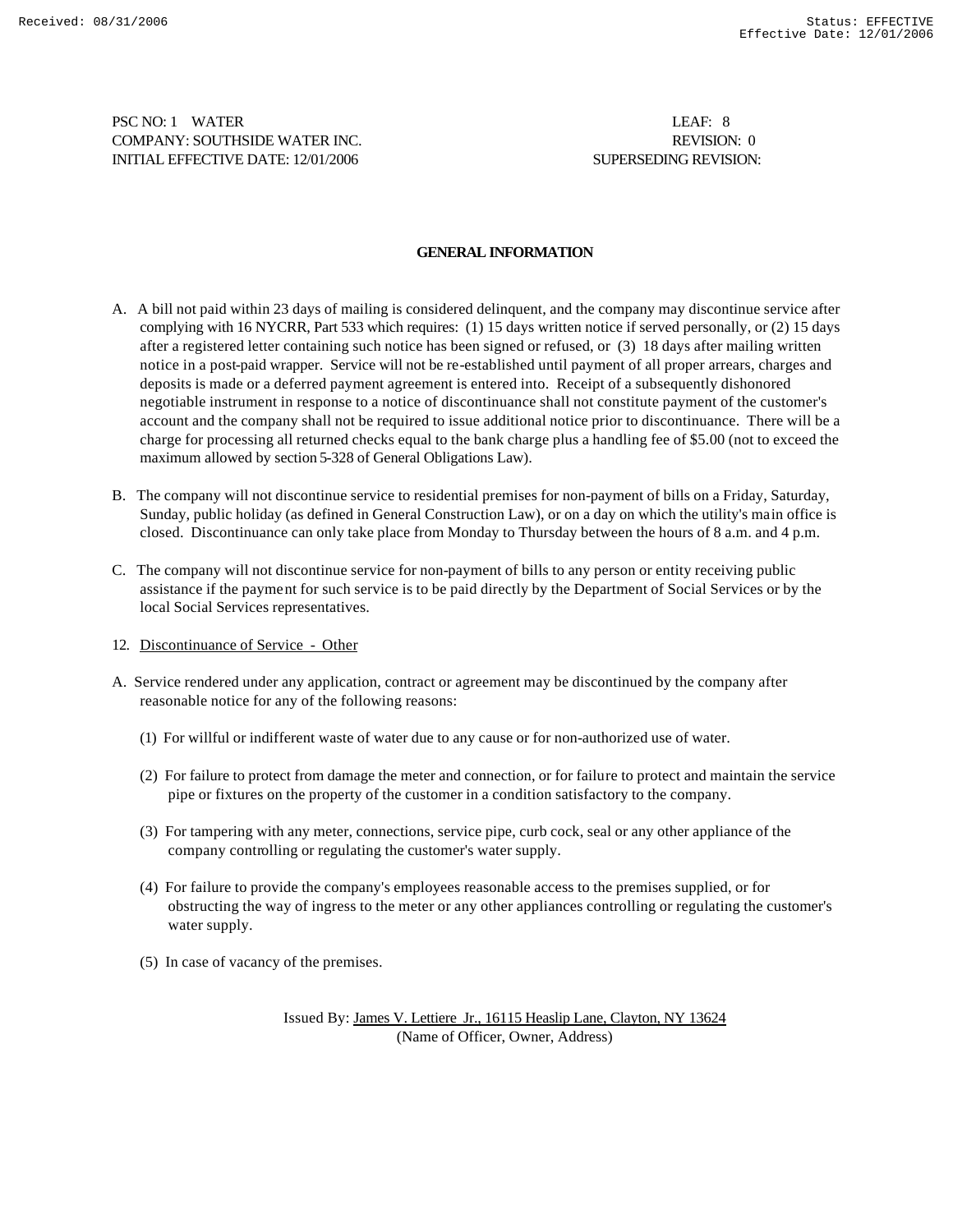PSC NO: 1 WATER LEAF: 9 COMPANY: SOUTHSIDE WATER INC. REVISION: 0 INITIAL EFFECTIVE DATE: 12/01/2006 SUPERSEDING REVISION:

## **GENERAL INFORMATION**

- (6) For cross connections.
- (7) For submetering or reselling water.
- (8) For non-compliance with water usage restrictions.
- (9) For violation of any rule or regulation of the company as filed with the Public Service Commission, provided such violation affects the reliability or integrity of the water system.
- B. Written notice of discontinuance of service shall contain the information required by 16 NYCRR Section 533.3 and will be given except in those instances where a public health hazard exists.
- C. The company may, at any time, temporarily discontinue water service in case of accident, or for the purpose of making connections, alterations, repairs, changes, etc.
- D. Except as stated in the preceding paragraph, or in the case of a violation that threatens the integrity of the water system, the company shall not discontinue service to any customer on a Friday, Saturday, Sunday, Public Holiday or on a day when the company is not open for business. Public Holiday shall refer to those holidays defined in the General Construction Law.
- 13. Discontinuance of Residential Service Special Procedures

 If termination of service would result in serious impairment to health and safety, the company must delay the termination of service or, if service has already been terminated, must restore service, for thirty days under the following conditions:

- A. All occupants are either blind, disabled, 62 years of age or older or 18 years of age or under;
- B. A medical emergency exists; or
- C. If heating would be affected between November 1 and April 1.

 It is the customer's responsibility to notify the company that such conditions exist and to provide any required documentation. The company may require that the customer make appropriate arrangements to pay any arrears as well as pay current bills.

#### 14. Deferred Payment Agreements

 In addition to those circumstances in Section 13, the company will consider granting customers reasonable payment terms in cases where a customer is threatened with termination of service, or where the company has issued a backbill to a customer. Any such agreement may require the customer to make a reasonable down payment, and to pay current bills when issued.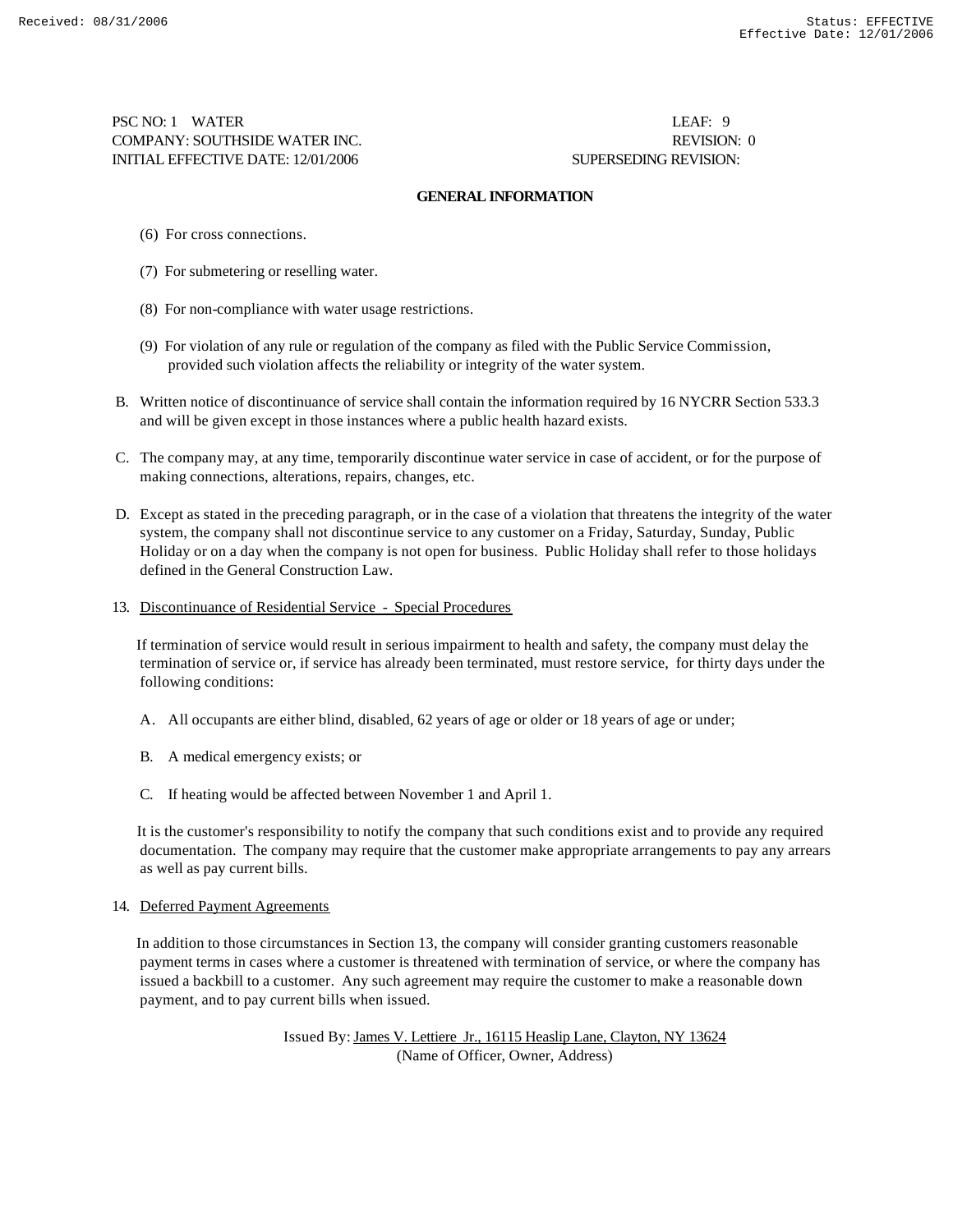| PSC NO: 1- WATER_                                                                      | LEAF:                        | -10            |  |  |  |
|----------------------------------------------------------------------------------------|------------------------------|----------------|--|--|--|
| COMPANY: SOUTHSIDE WATER INC.                                                          | <b>REVISION:</b>             | $\blacksquare$ |  |  |  |
| <b>INITIAL EFFECTIVE DATE: February 1, 2020</b>                                        | <b>SUPERSEDING REVISION:</b> | $\mathcal{R}$  |  |  |  |
| (Issued in compliance with Commission Order issued January 17, 2020 in Case 19-W-0253) |                              |                |  |  |  |

#### **GENERAL INFORMATION**

#### 15. Complaint Handling Procedures

- A. The company will promptly investigate and evaluate all complaints received from customers regarding bills for service rendered or required deposits. The results of the company's findings will be reported to the customer. During the period of investigation and evaluation, service will not be discontinued, nor shall a new notice of termination be issued, provided, however, that the customer will be required to pay the undisputed portion of any balance due, which may include bills for current usage.
- B. After the completion of such an investigation, if the company determines that the disputed service has been rendered, or that the disputed charge or deposit is proper in whole or in part, the company may require that the full bill or deposit be paid. Appropriate notices of the determination shall be given to the customer, and where notice of discontinuance of service was previously sent, or is served with the determination, such notice shall include a statement advising the customer of the availability of the Commission's complaint handling procedures, including the address and telephone number of the Department's Consumer Services Division. Where prior notice of discontinuance was sent, company procedure provides for discontinuance of service if customer fails to pay the proper amount due and owing within 5 days after notice of the company determination was served personally on the customer or at least 8 days after mailing of the notice. Under no circumstances will discontinuance of service occur if so precluded by the Commission.
- C. In situations where the complaint procedures of the Commission have been invoked and it is determined that the disputed service has been rendered or that the disputed charge or deposit is proper and prior notice of discontinuance was sent, a customer's service will not be discontinued for failure to pay the amount found due and owing until at least 5 days after notice of the Commission's determination, where personal service is made, or at least 8 days after mailing of such a notice.

## 16. Turn-off Service and Restoration of Service

A charge of \$75.00 will be made to turn off service at the customer's request. A charge will be made to restore service after discontinuance for non-payment or for violation of these rules. This charge will be \$75.00 during normal business hours (8:00 a.m. to 4:00 p.m., Monday through Friday), \$112.50 outside of normal business hours Monday through Friday, and \$150.00 on weekends or public holidays. The holidays for which the \$150.00 charge will apply are as follows:

New Year's Day Labor Day Dr. Martin Luther King, Jr. Day Columbus Day Lincoln's Birthday Veteran's Day Washington's Birthday Thanksgiving Day Memorial Day Christmas Day Independence Day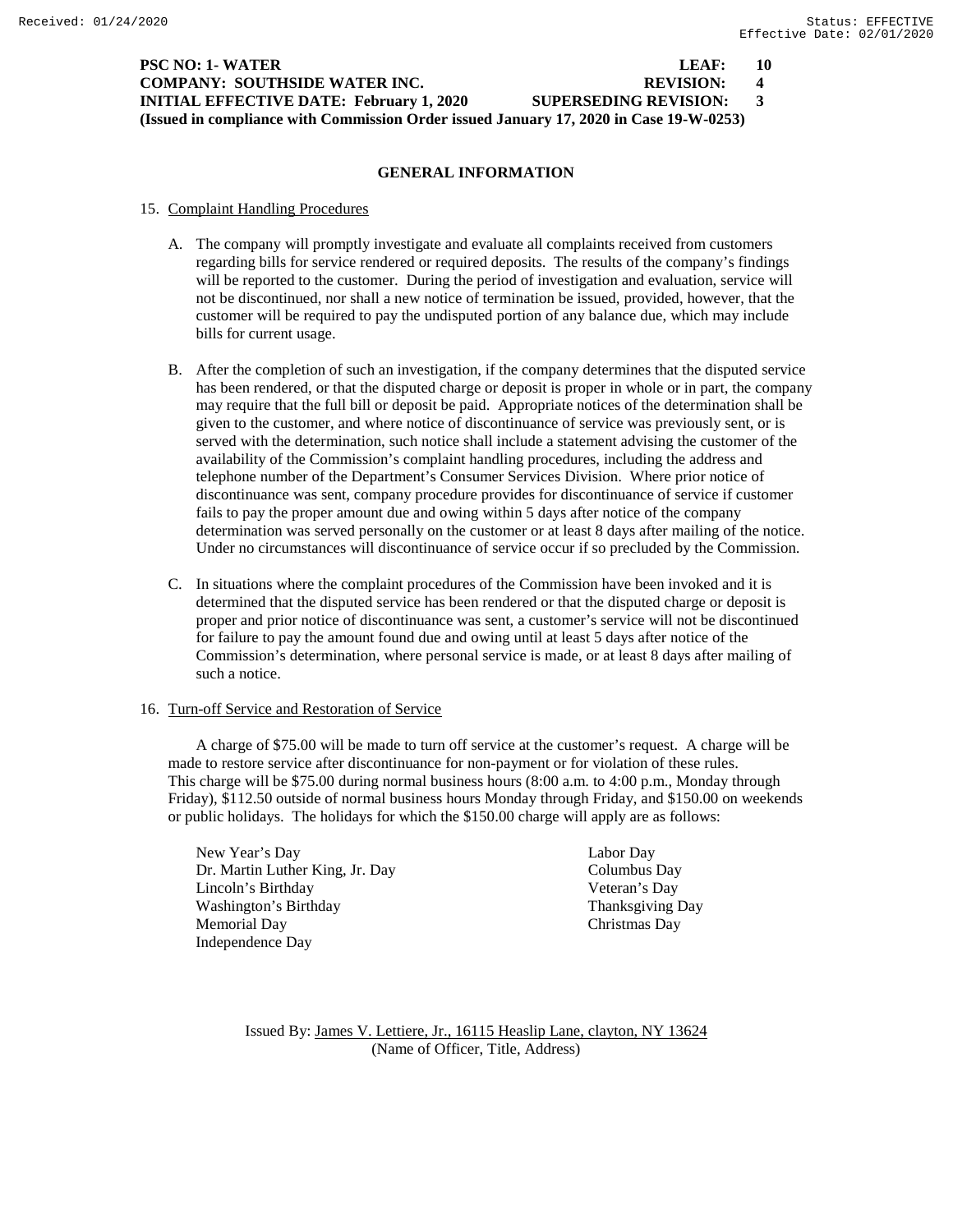PSC NO: 1 WATER LEAF: 11 COMPANY: SOUTHSIDE WATER INC. REVISION: 0 INITIAL EFFECTIVE DATE: 12/01/2006 SUPERSEDING REVISION:

## **GENERAL INFORMATION**

In a case where service is being restored after discontinuance for non-payment, the company may require full payment of all arrears as well as the restoration of service charge. If the company and the customer have entered into some form of payment agreement, the agreed upon down payment may be required before service will be restored.

If it becomes necessary to disconnect service at the main because of willful acts of a customer, the service restoration charge will include the actual costs incurred by the company to disconnect and reconnect the service.

17. Interest on Customer Overpayments

The company will provide interest on a customer overpayment as follows:

- A. A customer overpayment is defined as payment by the customer to the company in excess of the correct charge for water service supplied to the customer which was caused by erroneous billing by the utility.
- B. The rate of interest on such amounts shall be the greater of the unadjusted customer deposit rate or the applicable late payment rate, if any, for the service classification under which the customer was billed. Interest shall be paid from the date when the customer overpayment was made, adjusted for any changes in the deposit rate or late payment rate, and compounded monthly, until the date when the overpayment was refunded.
	- C. The company will not pay interest on customer overpayments that are refunded within 30 days after such overpayment is received by the company.
- 18. Regulation

 All matters, rules and other situations concerning the rendering of water service which are not specifically covered herein or in a provision of the New York State Codes, Rules and Regulations and which are subject to the jurisdiction of the Public Service Commission, and for which a customer and the company cannot agree as to an equitable and fair solution will be referred to said Commission to be resolved. Either the customer or the company may request that a rule or provision of this tariff be changed for a particular situation.